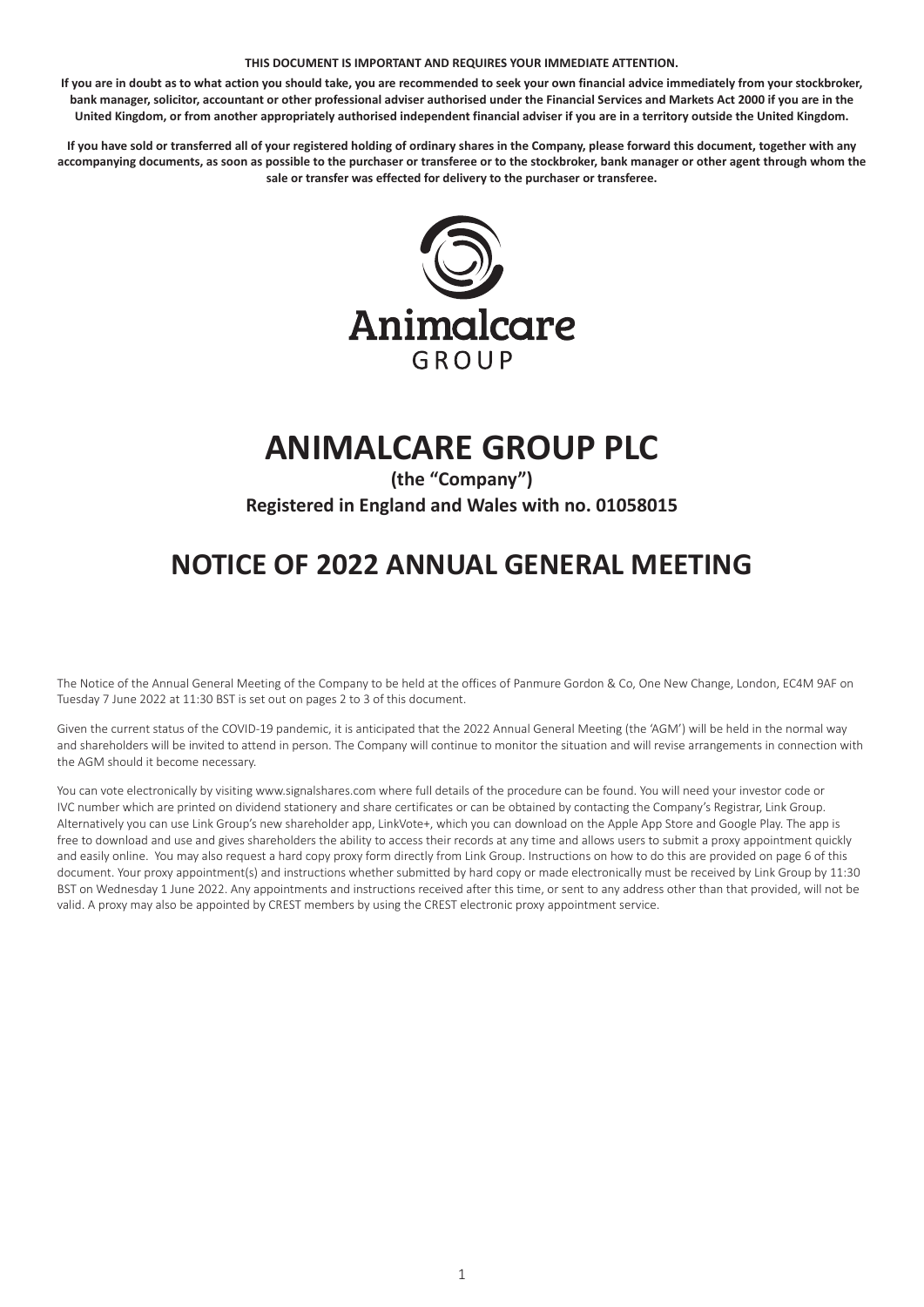### **NOTICE OF ANNUAL GENERAL MEETING**

Notice is hereby given that the 48th Annual General Meeting of Animalcare Group plc will be held at the offices of Panmure Gordon & Co, One New Change, London, EC4M 9AF on Tuesday 7 June 2022 at 11:30 BST (the Meeting). The Meeting will consider and, if thought appropriate, pass the following resolutions, of which resolutions 1 to 13 will be proposed as ordinary resolutions and resolutions 14 to 16 will be proposed as special resolutions:

### **Ordinary resolutions**

### **Report and Accounts**

1. To receive the audited annual accounts of the Company for the year ended 31 December 2021 together with the directors' report and the auditor's report on those annual accounts.

### **Dividends**

2. To declare a final dividend for the year ended 31 December 2021 of 2.4 pence per ordinary share.

### **Directors**

- 3. To elect Dr D Hutchens as a director.
- 4. To elect Ms S Metayer as a director.
- 5. To re-elect Mr J Boone as a director.
- 6. To re-elect Mr C Brewster as a director.
- 7. To re-elect Mr M Coucke as a director.
- 8. To re-elect Mr E Torr as a director.
- 9. To re-elect Ms J Winter as a director.

### **Directors' Remuneration report**

10. To approve the Directors' Remuneration report set out on pages 64 to 65 of the Annual Report and Accounts 2021.

### **Auditors**

11. To approve the appointment of PricewaterhouseCoopers LLP as auditors of the Company to hold office from the conclusion of this Meeting until the conclusion of the next Annual General Meeting at which accounts are laid before the Company.

### **Remuneration of Auditors**

12. To authorise the Audit and Risk Committee to determine the remuneration of the auditors.

### **Directors' authority to allot shares**

- 13. To generally and unconditionally authorise the directors, pursuant to and in accordance with Section 551 of the Companies Act 2006 (the Act), in substitution for all previous authorities to the extent unused, to exercise all the powers of the Company to allot shares in the Company and to grant rights to subscribe for or to convert any security into shares in the Company
	- a. up to an aggregate nominal amount of £4,006,144 (representing approximately one third of the total share capital in issue at 3 May 2022, being the latest practicable date prior to publication of this notice of meeting); and
	- b. comprising equity securities (as defined in Section 560 (1) of the Act) up to a further aggregate nominal value of £4,006,144 in connection with an offer by way of a rights issue;

such authorities to expire at the conclusion of the 2023 Annual General Meeting (or, if earlier, at the close of business on 7 September 2023) save that the Company may, before such expiry make an offer or agreement which would or might require shares to be allotted or rights to subscribe for or convert any security into shares to be granted after the authority ends.

For the purposes of this Resolution, 'rights issue' means an offer to:

- i. shareholders in proportion (as nearly as may be practicable) to their existing holdings; and
- ii. holders of other equity securities if this is required by the rights of those securities or, if the directors consider it necessary, as permitted by the rights of those securities; to subscribe for further securities by means of the issue of a renounceable letter (or other negotiable document) which may be traded for a period before payment for the securities is due, but subject in both cases to such exclusions or other arrangements as the directors consider necessary or appropriate in relation to treasury shares, fractional entitlements, record dates or legal, regulatory or practical problems in, or under the laws of, any territory.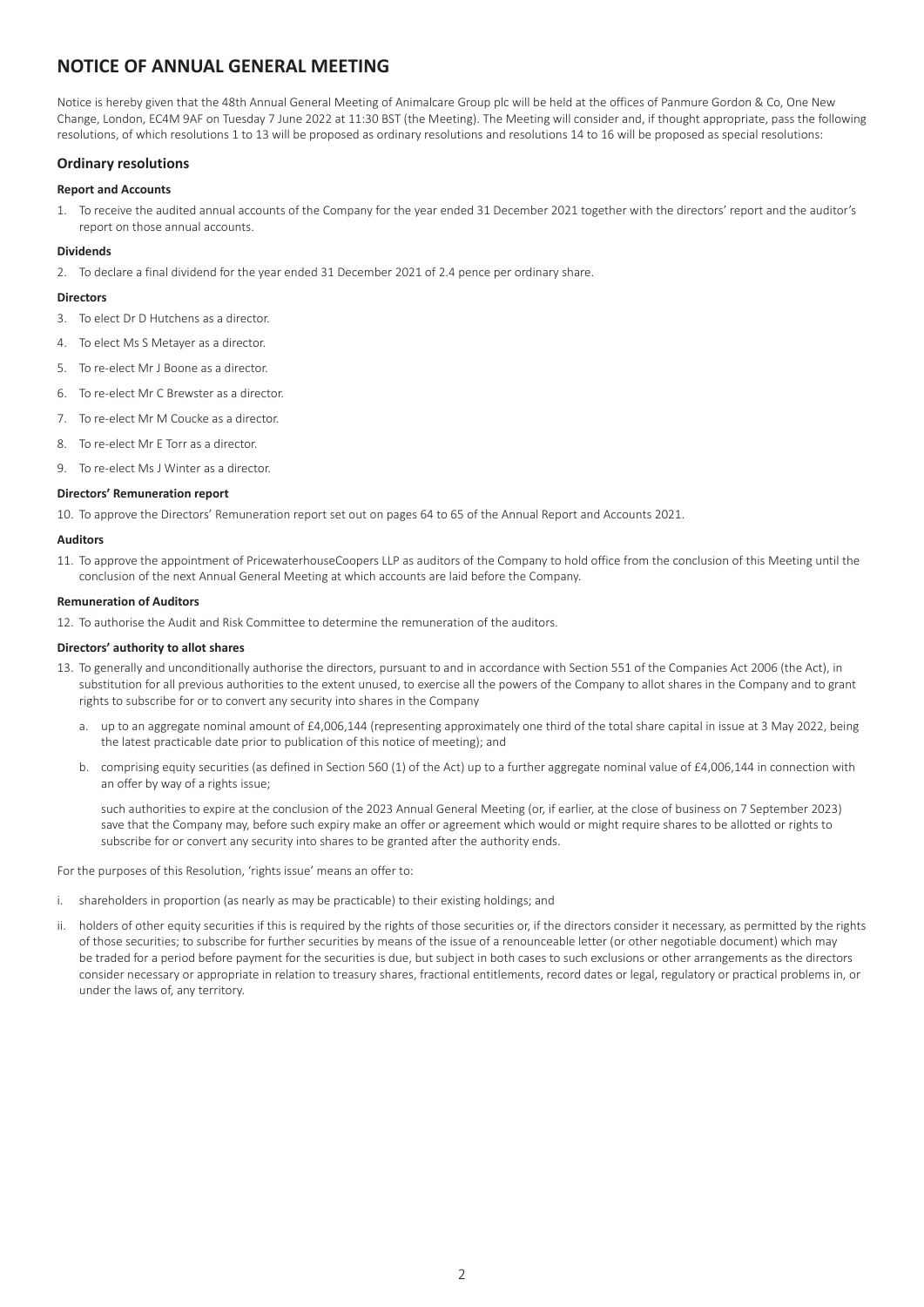### **Special resolutions**

### **Disapplication of pre-emption rights**

- 14. That if resolution 13 is passed, the Board be authorised to allot equity securities (as defined in the Companies Act 2006) for cash under the authority given by that resolution and/or to sell ordinary shares held by the Company as treasury shares for cash as if section 561 of the Companies Act 2006 did not apply to any such allotment or sale, such authority to be limited:
	- a. to allotments for rights issues and other pre-emptive issues; and
	- b. to the allotment of equity securities or sale of treasury shares (otherwise than under paragraph (a) above) up to a nominal amount of £600,922, being 5% of the total ordinary share capital in issue at 3 May 2022, being the latest practicable date prior to publication of this notice of meeting, such authority to expire at the end of the 2023 Annual General Meeting of the Company (or, if earlier, at the close of business on 7 September 2023) but, in each case, prior to its expiry the Company may make offers, and enter into agreements, which would, or might, require equity securities to be allotted (and treasury shares to be sold) after the authority expires and the Board may allot equity securities (and sell treasury shares) under any such offer or agreement as if the authority had not expired.
- 15. That if resolution 13 is passed, the Board be authorised in addition to any authority granted under resolution 14 to allot equity securities (as defined in the Companies Act 2006) for cash under the authority given by that resolution and/or to sell ordinary shares held by the Company as treasury shares for cash as if section 561 of the Companies Act 2006 did not apply to any such allotment or sale, such authority to be:
	- a. limited to the allotment of equity securities or sale of treasury shares up to a nominal amount of £600,922; and
	- b. used only for the purposes of financing (or refinancing, if the authority is to be used within six months after the original transaction) a transaction which the Board of the Company determines to be an acquisition or other capital investment of a kind contemplated by the Statement of Principles on Dis-applying Pre-Emption Rights most recently published by the Pre-Emption Group prior to the date of this notice, such authority to expire at the end of the 2023 Annual General Meeting of the Company (or, if earlier, at the close of business on 7 September 2023) save that, in each case, the Company may before such expiry make offers, and enter into agreements, which would, or might, require equity securities to be allotted (and treasury shares to be sold) after the authority expires and the Board may allot equity securities (and sell treasury shares) under any such offer or agreement as if the authority had not expired.

### **Authority to purchase of own shares**

- 16. That the Company be generally and unconditionally authorised for the purpose of Section 701 of the Act to make market purchases (as defined in Section 693 of the Act) of ordinary shares of 20 pence each in the capital of the Company ('ordinary shares') provided that:
	- a. the maximum number of ordinary shares hereby authorised to be purchased is 6,009,216;
	- b. the minimum price (exclusive of expenses) which may be paid for such ordinary shares is 20 pence per share, being the nominal amount thereof;
	- c. the maximum price (exclusive of expenses) which may be paid for such ordinary shares shall be an amount equal to the higher of: (i) 5% above the average of the middle market quotations for such shares taken from The London Stock Exchange Daily Official List for the five business days immediately preceding the day on which the purchase is made; and (ii) the price of the last independent trade of an ordinary share and the highest current independent bid for an ordinary share as derived from the London Stock Exchange Trading System (SETS); and
	- d. the authority hereby conferred shall (unless previously renewed or revoked) expire at the end of the 2023 Annual General Meeting, save that the Company may before such expiry make a contract or agreement to make a market purchase of its own ordinary shares which will or may be executed wholly or partly after the expiry of such authority and the Company may purchase such shares as if the authority conferred hereby had not expired.

By order of the Board

Roch.

Chris Brewster Secretary

11 May 2022

Registered in England and Wales No. 01058015

Registered office: Unit 7 10 Great North Way York Business Park Nether Poppleton York, YO26 6RB UK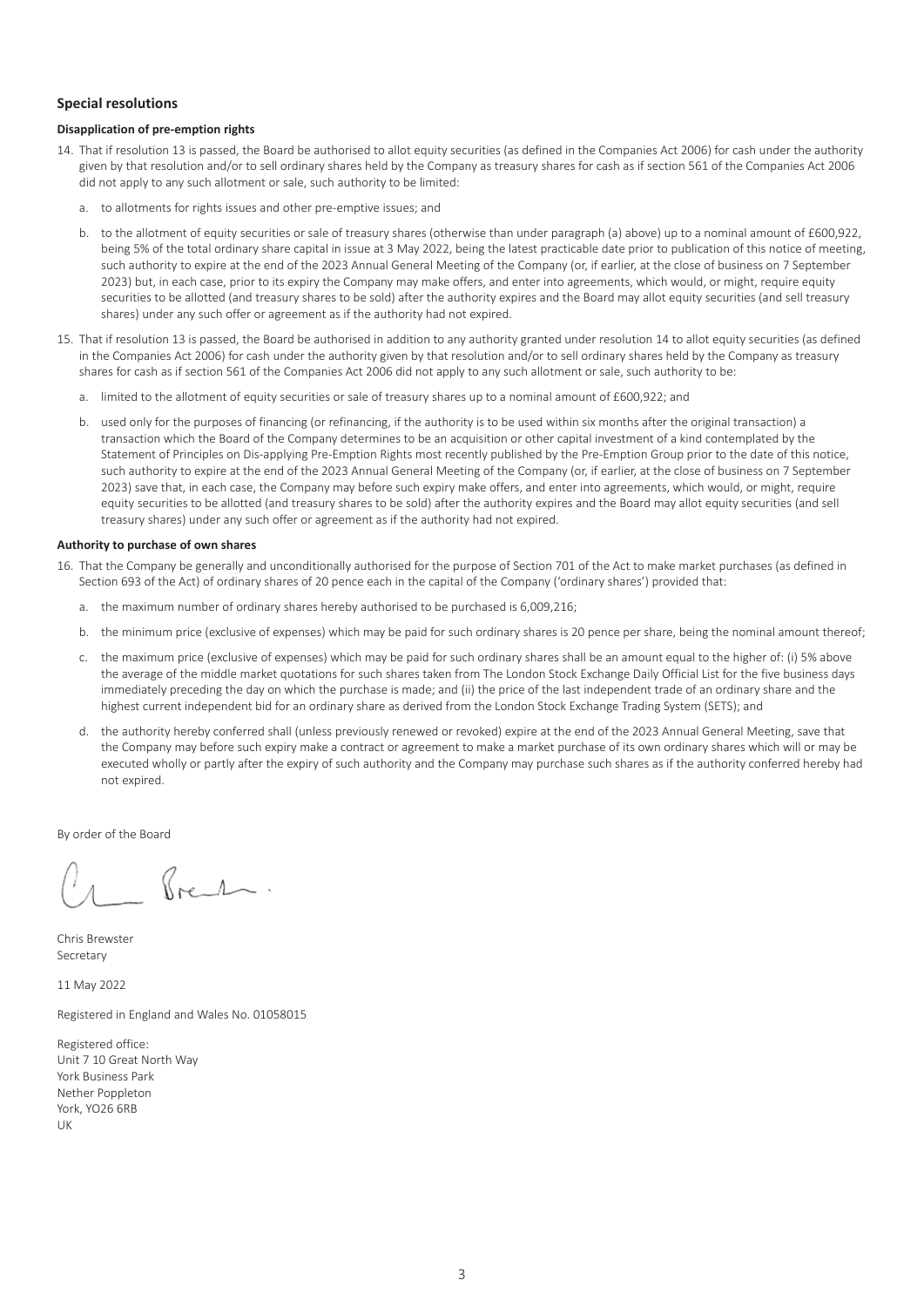### **Explanatory notes on the resolutions**

Resolutions 1 to 13 are ordinary resolutions; resolutions 14 to 16 are special resolutions. To be passed, ordinary resolutions require more than 50% of votes cast to be in favour of the resolution whilst special resolutions require at least 75% of the votes cast to be in favour of the resolution.

### **Ordinary Resolutions**

### **To receive the Annual Report and Accounts 2021**

Resolution 1 is a standard resolution. The Companies Act 2006 requires the directors to lay before the Company in a general meeting the Company's annual accounts, and the directors' report and auditor's report on those accounts. The Annual Report and Accounts 2021 will be available online at www. animalcaregroup.com/investors/reports-and-accounts

### **Declaration of Final Dividend**

Resolution 2 deals with the recommendation of the Directors that a final dividend of 2.4 pence per ordinary share be paid. If approved, it is intended that the final dividend will be paid on Friday 8 July 2022 to shareholders on the register of members at close of business on Monday 6 June 2022.

### **Election and Re-election of directors Resolutions 3 to 9**

Nick Downshire has taken the decision to stand down from the Board at the Annual General Meeting and therefore he is not seeking re-election.

Resolution 3 seeks the election of Doug Hutchens who was appointed to the Board on 10 February 2022.

Doug has held several senior positions in research and development (R&D) and regulatory affairs at leading global animal health companies. As part of the executive team at Bayer Animal Health, he was an Executive Vice President and Chief Veterinary Officer where he led both drug discovery and product development on a global basis. More recently, he has held positions on several R&D advisory boards. Before joining the animal health pharmaceutical industry, Doug was an Assistant Professor at the University of Illinois College of Veterinary Medicine. There, he conducted studies for most of the major animal health companies and participated in the development of multiple new products for companion and production animals. Early in his career he was a practicing veterinarian. Doug holds a Doctor of Veterinary Medicine degree and a PhD in pathobiology with an emphasis in immuno-parasitology from the University of Illinois.

Doug brings a wealth of expertise in veterinary medicine and R&D from leadership roles at some of the world's biggest animal health companies and the Directors believe that his knowledge and extensive network will prove invaluable as the Group pursues its long-term growth strategy.

Resolution 4 seeks the election of Sylvia Metayer who was appointed to the Board on 3 May 2022.

Sylvia has built a highly successful career in customer-focused commercial leadership roles, most recently at Sodexo SA, a global leader in Food and Facility Management outsourcing, where she has served as Chief Growth Officer and a member of the Executive Committee. Sylvia first joined Sodexo in 2006 as Group Financial Controller. She was later appointed CFO for On-Site Services operations in Europe, and President International Large Accounts, before becoming Chief Executive Officer of Sodexo's Corporate Services Worldwide Segment. Her decision to retire from Sodexo as of 31 May 2022 was announced in February of this year.

Sylvia began her professional career as an auditor prior to holding key financial positions in leading international groups. Before joining Sodexo, she was Chief Operating Officer at Houghton Mifflin, a Boston-based educational publisher.

Sylvia is an Independent Non-Executive Director for PageGroup plc, a member of the supervisory board of Keolis SAS and was recently appointed as a Non-Executive Director to the Board of Groupe ADP (Aéroports de Paris SA). She also serves on the Research Orientation Committee and the Strategic Advisory Board at HEC Business School in France, and on the French Tech Advisory Council to the Minister of the Economy. Sylvia gained a business degree from the French École des Hautes Études Commerciales (HEC) and is a graduate of both Queen's University, Canada and of the University of Ottawa, Canada. She holds joint French, British and Canadian nationality.

- Resolution 5 seeks approval for the re-election of Jan Boone.
- Resolution 6 seeks approval for the re-election of Chris Brewster.
- Resolution 7 seeks approval for the re-election of Marc Coucke.
- Resolution 8 seeks approval for the re-election of Ed Torr.
- Resolution 9 seeks approval for the re-election of Jennifer Winter.

Biographical information for the directors who served during the year is provided on pages 42 to 44 of the Annual Report and Accounts 2021.

The Board has no hesitation in recommending the election and re-election of the directors to shareholders. In making these recommendations, the Board confirms that it has given careful consideration to the Board's balance of skills, knowledge and experience and is satisfied that each of the directors putting themselves forward for election and re-election has sufficient time to discharge their duties effectively, taking into account their other commitments.

### **Remuneration report**

Although it is not a requirement for companies listed on AIM, the Company is putting before shareholders Resolution 10 to approve the Directors' Remuneration report. The Directors' Remuneration report for the year ended 31 December 2021 is set out on pages 64 to 65 of the Annual Report and Accounts 2021 and includes details of the Directors' remuneration.

Please note that the vote on the Directors' Remuneration report is advisory in nature and no director's remuneration is conditional upon the passing of the resolution.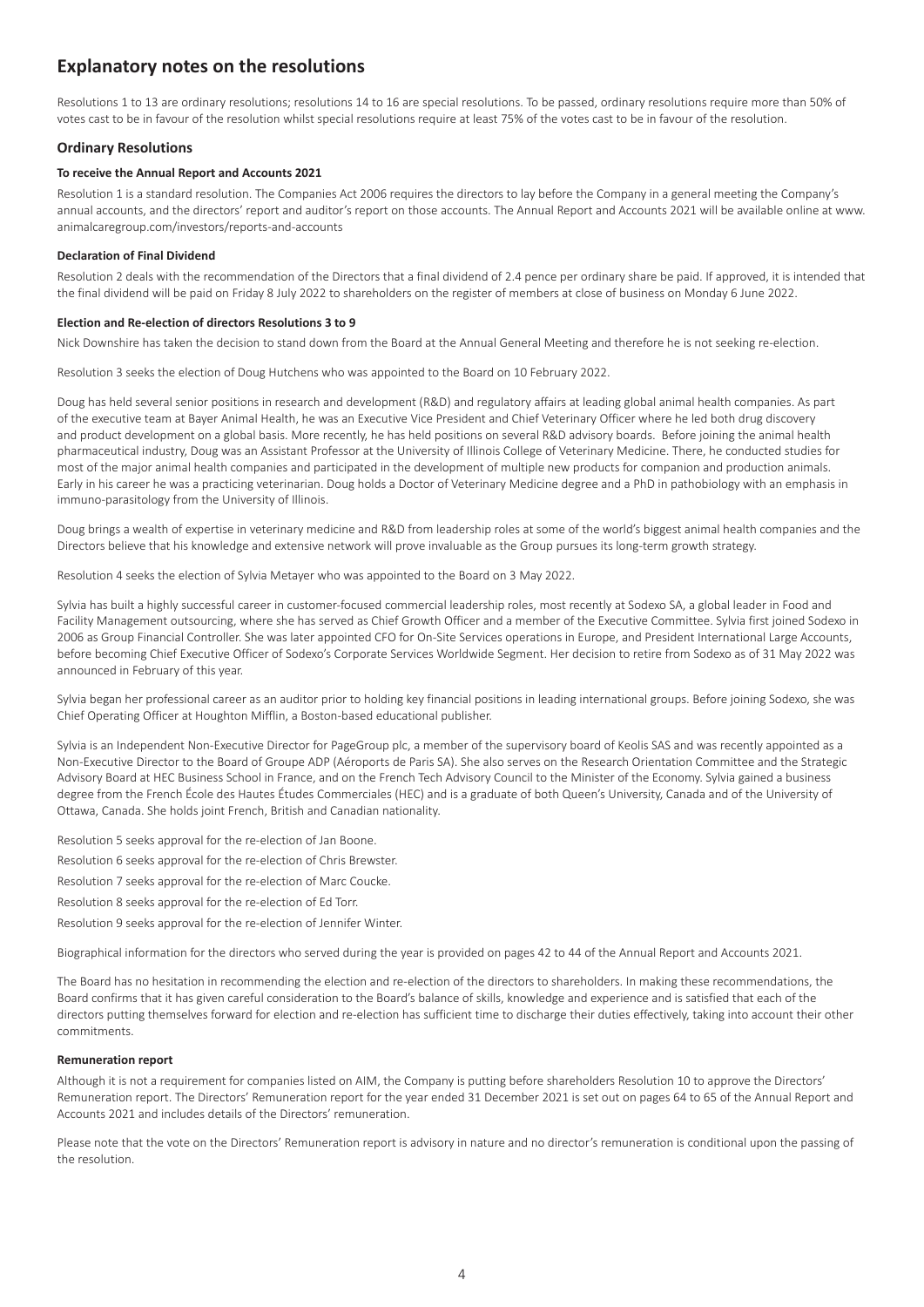#### **Re-appointment of auditor**

The auditor of a company must be appointed or re-appointed at each general meeting at which the accounts are laid. Resolution 11 seeks approval to appoint PricewaterhouseCoopers LLP as the Company's auditor until the conclusion of the next general meeting of the Company at which accounts are laid.

### **Remuneration of auditors**

In accordance with standard practice, Resolution 12 seeks consent for the Audit and Risk Committee to determine the remuneration of the auditors.

### **Directors' authority to allot shares**

Resolution 13 is to renew the Directors' power to allot shares.

The authority granted in paragraph a) will allow the Directors to allot new shares and grant rights to subscribe for, or convert other securities into, shares up to approximately one third (33.3%) of the total issued share capital of the Company which, at 3 May 2022, being the latest practicable date prior to the publication of this notice of meeting, is equivalent to a nominal value of £4,006,144

The authority granted in paragraph b) will allow the Directors to allot new shares and grant rights to subscribe for, or convert other securities into, shares only in connection with a rights issue up to a further nominal value of £4,006,144 which is equivalent to approximately one third (33.3%) of the total issued share capital of the Company at 3 May 2022.

There are no present plans to undertake a rights issue or to allot new shares other than in connection with employee share incentive plans. The Directors consider it desirable to have the maximum flexibility permitted by corporate governance guidelines to respond to market developments and to enable allotments to take place to finance business opportunities as they arise. The authorities will expire at the 2023 Annual General Meeting of the Company or if earlier, at close of business on 7 September 2023.

### **Special resolutions**

### **Disapplication of pre-emption rights**

Resolutions 14 and 15 will be proposed as special resolutions. If the directors wish to allot new shares and other equity securities, or sell treasury shares, for cash (other than in connection with an employee share scheme), company law requires that these shares are offered first to shareholders in proportion to their existing holdings.

Resolution 14 deals with the authority of the directors to allot new shares or other equity securities pursuant to the authority given by resolution 13, or sell treasury shares, for cash without the shares or other equity securities first being offered to shareholders in proportion to their existing holdings. Such authority shall only be used in connection with a pre-emptive offer, or otherwise, up to an aggregate nominal amount of £600,922, being approximately 5% of the total issued share capital of the Company as at 3 May 2022.

In addition, the Pre-Emption Group Statement of Principles supports the annual disapplication of pre-emption rights in respect of allotments of shares and other equity securities (and sales of treasury shares for cash) representing no more than a further 5% of issued share capital (exclusive of treasury shares), to be used only in connection with an acquisition or specified capital investment. The Pre-Emption Group's Statement of Principles defines 'specified capital investment' as meaning one or more specific capital investment related uses for the proceeds of an issuance of equity securities, in respect of which sufficient information regarding the effect of the transaction on the Company, the assets the subject of the transaction and (where appropriate) the profits attributable to them is made available to shareholders to enable them to reach an assessment of the potential return.

Accordingly, and in line with the template resolutions published by the Pre-Emption Group, resolution 15 seeks to authorise the directors to allot new shares and other equity securities pursuant to the authority given by resolution 13, or sell treasury shares, for cash up to a further nominal amount of £600,922, being approximately 5% of the total issued share capital of the Company as at 3 May 2022, only in connection with an acquisition or specified capital investment which is announced contemporaneously with the allotment, or which has taken place in the preceding six-month period and is disclosed in the announcement of the issue. If the authority given in resolution 15 is used, the Company will publish details of the placing in its next Annual Report. If these resolutions are passed, the authorities will expire at the end of the 2023 AGM or on 7 September 2023, whichever is the earlier.

The Board considers the authorities in resolutions 14 and 15 to be appropriate in order to allow the Company flexibility to finance business opportunities or to conduct a rights issue or other pre-emptive offer without the need to comply with the strict requirements of the statutory pre-emption provisions. The Board does not intend to issue more than 7.5% of the issued share capital of the Company for cash on a non pre-emptive basis in any rolling three-year period (other than in connection with an acquisition or specified capital investment as described in the Pre-Emption Group's Statement of Principles) without prior consultation with shareholders.

### **Authority to purchase own shares**

Resolution 16 is a special resolution and seeks authority for the Company to make market purchases of its own ordinary shares up to a maximum number of 6,009,216 ordinary shares, representing approximately 10% of the issued share capital at 3 May 2022. The authority requested would expire at the end of the 2023 AGM, or if earlier, 7 September 2023.

In reaching a decision to purchase ordinary shares, the directors will take account of the Company's cash resources and capital and the general effect of such purchase on the Company's business. The authority would only be exercised by the directors if they considered it to be in the best interests of the shareholders generally and if the purchase could be expected to result in an increase in earnings per ordinary share.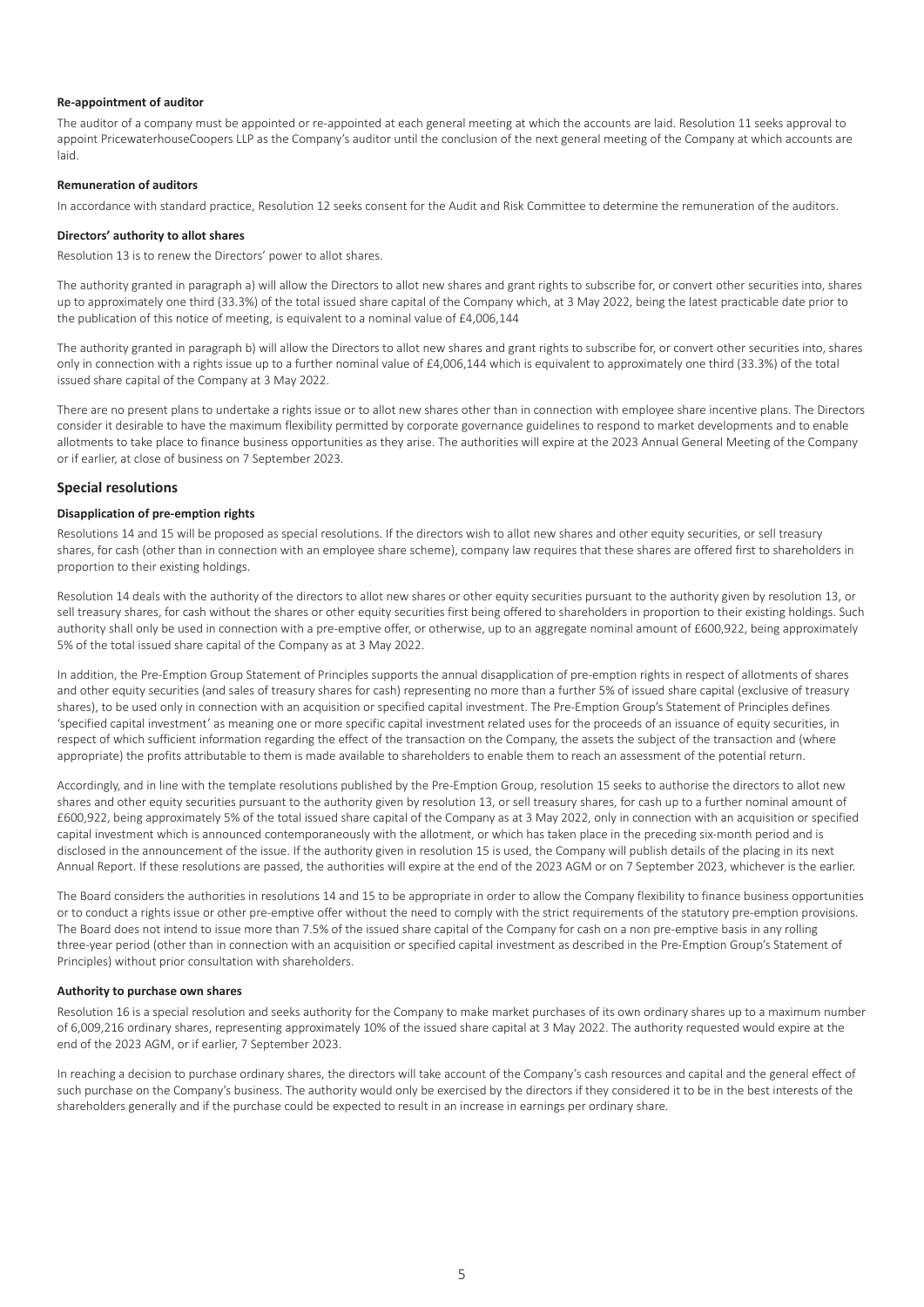### **Notice of Meeting Notes:**

The following notes explain your general rights as a shareholder and your right to vote at this Meeting or to appoint someone else to vote on your behalf. Shareholders are encouraged to submit their proxy form to ensure that their votes are registered and the Board strongly advises shareholders to appoint the chairman of the meeting as proxy for all votes. Please note that appointing a proxy who cannot attend the AGM will effectively void your vote.

- 1. To be entitled to vote at the Meeting (and for the purpose of the determination by the Company of the number of votes they may cast), shareholders must be registered in the Register of Members of the Company at close of trading on Wednesday 1 June 2022. This is two working days before the meeting; it is earlier than usual due to the UK Jubilee public holidays on Thursday 2 and Friday 3 June 2022. Changes to the Register of Members after the relevant deadline shall be disregarded in determining the rights of any person to vote at the Meeting. Should the Annual General Meeting be adjourned to a time not more than 48 hours after the Specified Time, that time will also apply for the purposes of determining the entitlement of members to vote (and for the purpose of determining the number of votes they may cast) at the adjourned Annual General Meeting. Should the Annual General Meeting be adjourned for a longer period, to be so entitled, members must have been entered on the Register by 6.30pm on the day which is two working days prior to the adjourned Annual General Meeting, or, if the Company gives notice of the adjourned Annual General Meeting, at the time specified in such notice.
- 2. Shareholders are encouraged to submit their proxy form to ensure that their votes are registered. Shareholders are entitled to appoint another person as a proxy to exercise all or part of their rights to attend and to speak and vote on their behalf at the Meeting. The Board strongly advises shareholders to appoint the chairman of the meeting as proxy for all votes. Please note that appointing a proxy who cannot attend the AGM will effectively void your vote. A proxy may only be appointed in accordance with the procedures set out in these notes and the notes to the proxy form. The appointment of a proxy will not preclude a shareholder from attending and voting in person at the meeting.
- 3. In the case of joint holders, where more than one of the joint holders purports to appoint a proxy, only the appointment submitted by the most senior holder will be accepted. Seniority is determined by the order in which the names of the joint holders appear in the Company's Register of Members in respect of the joint holding (the first named being the most senior).
- 4. A vote withheld is not a vote in law, which means that the vote will not be counted in the calculation of votes for or against the resolution. If no voting indication is given, your proxy will vote or abstain from voting at his or her discretion. Your proxy will vote (or abstain from voting) as he or she thinks fit in relation to any other matter which is put before the Meeting.
- 5. You can vote either:
	- by logging on to www.signalshares.com and following the instructions; you will need your investor code or IVC number. This is printed on dividend stationery and share certificates or can be obtained by contacting the Company's Registrar, Link Group; or
	- by using Link Group's new shareholder app, LinkVote+, which you can download on the Apple App Store and Google Play. The app is free to download and use and gives shareholders the ability to access their records at any time and allows users to submit a proxy appointment quickly and easily online; or
	- by requesting a hard copy proxy form directly from Link Group. Link Group can be contacted on Tel: +44 (0)371 664 0300. Calls are charged at the standard geographic rate and will vary by provider. Calls outside the United Kingdom will be charged at the applicable international rate. Lines are open between 09:00 – 17:30, Monday to Friday excluding public holidays in England and Wales.
	- in the case of CREST members, by utilising the CREST electronic proxy appointment service in accordance with the procedures set out below. In order for a proxy appointment to be valid, a proxy form must be completed. In each case the proxy form must be received by Link Group at PXS 1, Link Group, Central Square, 29 Wellington Street, Leeds, LS1 4DL, UK by 11:30 BST on Wednesday 1 June 2022.
- 6. If you return more than one proxy appointment, either by paper or electronic communication, the appointment received last by the Registrar before the latest time for the receipt of proxies will take precedence. You are advised to read the terms and conditions of use carefully. Electronic communication facilities are open to all shareholders and those who use them will not be disadvantaged.
- 7. CREST members who wish to appoint a proxy or proxies through the CREST electronic proxy appointment service may do so for the Meeting (and any adjournment of the Meeting) by using the procedures described in the CREST Manual (available from www.euroclear.com/site/public/EUI). CREST Personal Members or other CREST sponsored members, and those CREST members who have appointed a service provider(s), should refer to their CREST sponsor or voting service provider(s), who will be able to take the appropriate action on their behalf.
- 8. In order for a proxy appointment or instruction made by means of CREST to be valid, the appropriate CREST message (a 'CREST Proxy Instruction') must be properly authenticated in accordance with Euroclear UK & Ireland Limited's specifications and must contain the information required for such instructions, as described in the CREST Manual. The message must be transmitted so as to be received by the issuer's agent (ID RA10) by 11:30 BST on Wednesday 1 June 2022. For this purpose, the time of receipt will be taken to mean the time (as determined by the timestamp applied to the message by the CREST application host) from which the issuer's agent is able to retrieve the message by enquiry to CREST in the manner prescribed by CREST. After this time, any change of instructions to proxies appointed through CREST should be communicated to the appointee through other means.
- 9. CREST members and, where applicable, their CREST sponsors or voting service providers should note that Euroclear UK & Ireland Limited does not make available special procedures in CREST for any particular message. Normal system timings and limitations will, therefore, apply in relation to the input of CREST Proxy Instructions. It is the responsibility of the CREST member concerned to take (or, if the CREST member is a CREST personal member, or sponsored member, or has appointed a voting service provider(s), to procure that his CREST sponsor or voting service provider(s) take(s)) such action as shall be necessary to ensure that a message is transmitted by means of the CREST system by any particular time. In this connection, CREST members and, where applicable, their CREST sponsors or voting system providers are referred, in particular, to those sections of the CREST Manual concerning practical limitations of the CREST system and timings. The Company may treat as invalid a CREST Proxy Instruction in the circumstances set out in Regulation 35(5)(a) of the Uncertificated Securities Regulations 2001.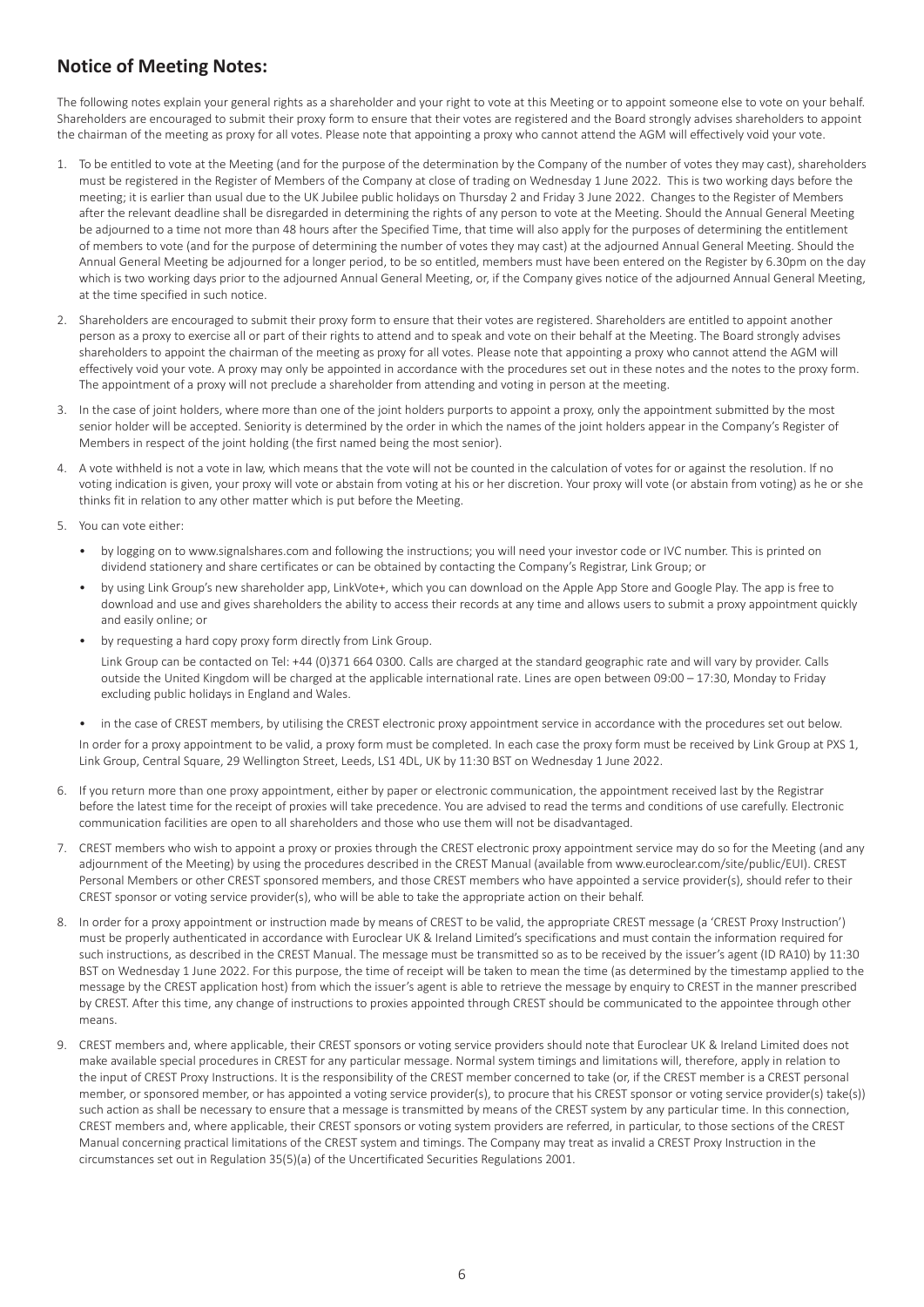- 10. Any corporation which is a shareholder can appoint one or more corporate representatives who may exercise on its behalf all of its powers as a shareholder provided that no more than one corporate representative exercises powers in relation to the same shares. Corporate shareholders are encouraged to complete and return a form of proxy appointing the Chairman of the meeting to ensure their votes are included in the poll.
- 11. As at 3 May 2022 (being the latest practicable business day prior to the publication of this Notice), the Company's ordinary issued share capital consists of 60,092,161 ordinary shares, carrying one vote each. Therefore, the total voting rights in the Company as at 3 May 2022 are 60,092,161.
- 12. Under Section 527 of the Companies Act 2006, shareholders meeting the threshold requirements set out in that section have the right to require the Company to publish on a website a statement setting out any matter relating to: (i) the audit of the Company's financial statements (including the Auditor's Report and the conduct of the audit) that are to be laid before the Meeting; or (ii) any circumstances connected with an auditor of the Company ceasing to hold office since the previous meeting at which annual financial statements and reports were laid in accordance with Section 437 of the Companies Act 2006 (in each case) that the shareholders propose to raise at the relevant meeting. The Company may not require the shareholders requesting any such website publication to pay its expenses in complying with Sections 527 or 528 of the Companies Act 2006. Where the Company is required to place a statement on a website under Section 527 of the Companies Act 2006, it must forward the statement to the Company's auditor not later than the time when it makes the statement available on the website. The business which may be dealt with at the Meeting for the relevant financial year includes any statement that the Company has been required under Section 527 of the Companies Act 2006 to publish on a website.
- 13. The Board encourages shareholders to submit questions ahead of the Meeting by email to: communications@animalcaregroup.com; questions must be submitted by 11.30am on Wednesday 1 June 2022. The Board will seek to respond to questions during the meeting and/or by publishing written responses on the Group's website www.animalcaregroup.com/investors/shareholder-centre/agm/ after the Meeting.
- 14. You may not use any electronic address (within the meaning of Section 333(4) of the Companies Act 2006) provided in either this Notice or any related documents (including the proxy form) to communicate with the Company for any purposes other than those expressly stated.
- 15. Voting on all resolutions will be conducted by way of a poll. The result of the poll will be announced via a Regulatory Information Service and made available on the Company's website as soon as practicable after the Meeting.

A copy of this Notice, and other information required by Section 311A of the Companies Act 2006, can be found on the Group's website www.animalcaregroup.com/investors/shareholder-centre/agm/

Unit 7 10 Great North Way, York Business Park, Nether Poppleton, York, YO26 6RB, UK

T: +44 (0) 1904 487687 F: +44 (0) 1904 487611

communications@animalcaregroup.com www.animalcaregroup.com